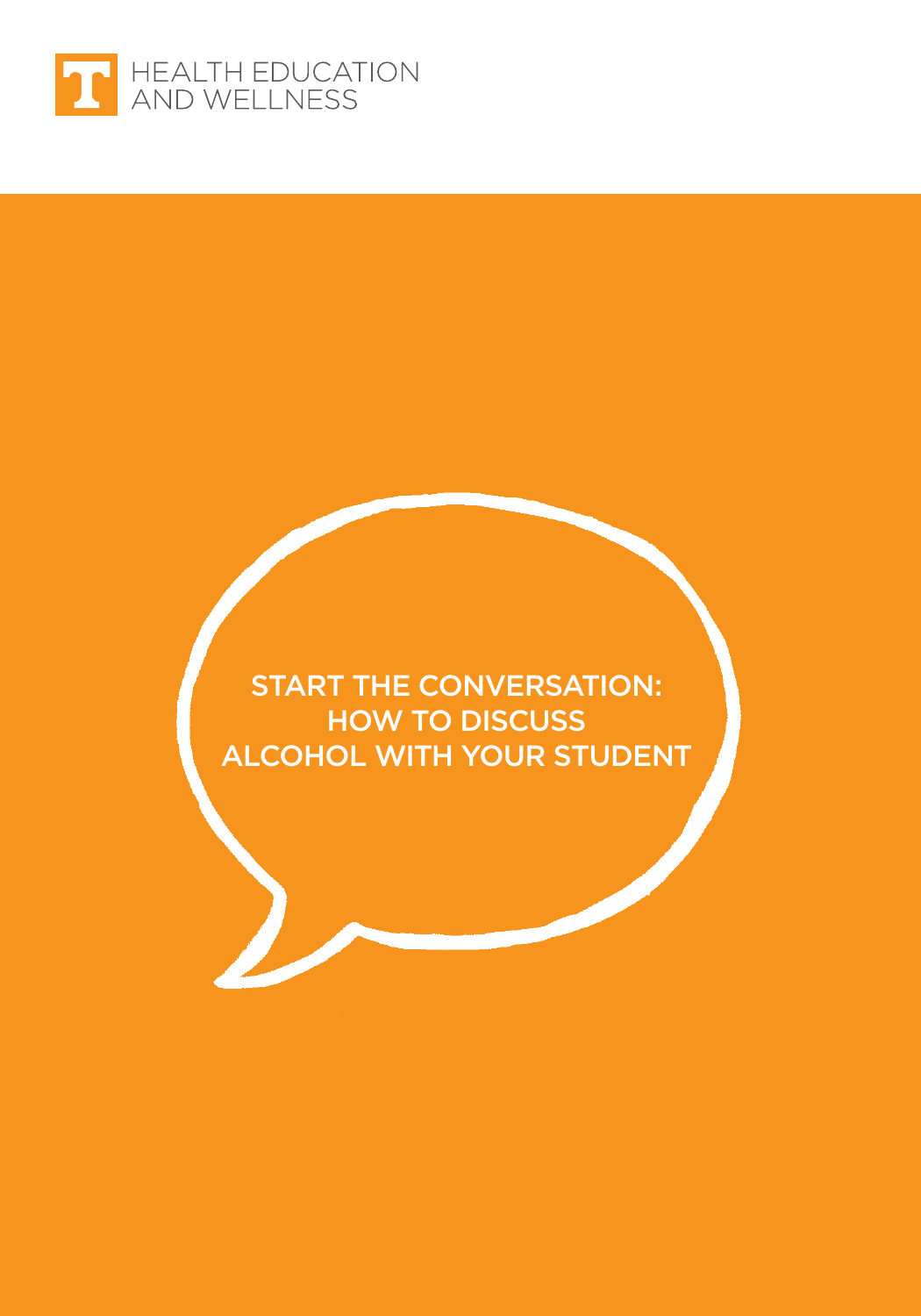| Start the Talk10                  |  |
|-----------------------------------|--|
| <b>Risk Reduction Programs 13</b> |  |
| <b>Campus Resources  14</b>       |  |
| <b>Online Resources 15</b>        |  |
|                                   |  |

**Start the Conversation.**

Developed for you by the

Center for Health Education & Wellness 1800 Volunteer Blvd., Suite 201 Knoxville, TN 37996-3104 865-974-5725

[wellness.utk.edu](http://wellness.utk.edu)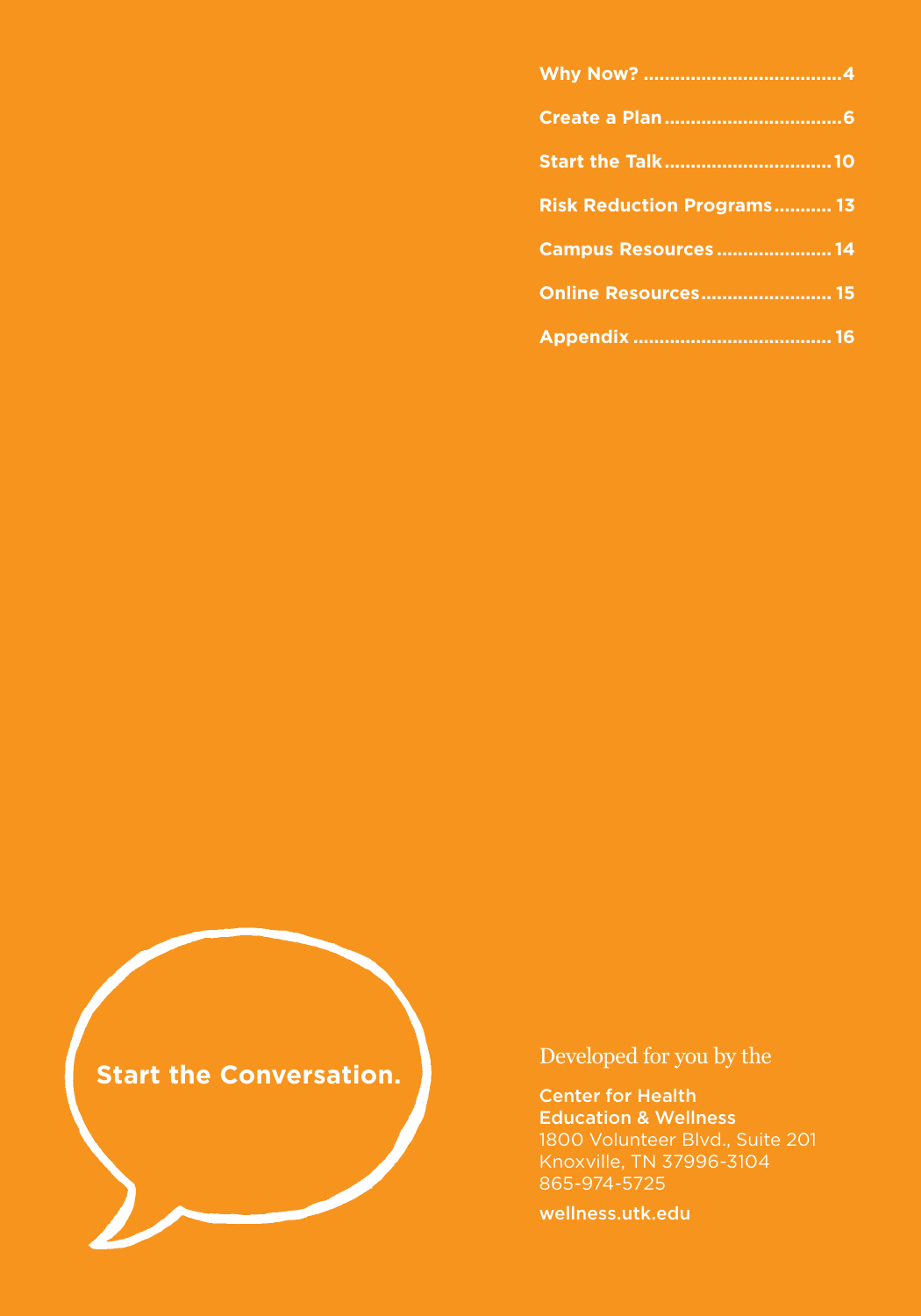The University of Tennessee is working to engage students and influence the choices they make about alcohol through a number of initiatives, including an online study module required of all incoming students, orientation presentations, media campaigns, ongoing programming, and policy enforcement. Our message to these new students is centered on their value and their responsibilities as members of the Volunteer community.

Even after your student has moved into a residence hall, you remain the single most influential relationship in their life. We need your active partnership in influencing your student's decisions about alcohol. The information provided here is based on research from the National Institute on Alcohol Abuse and Alcoholism, College Parents of America, Mothers Against Drunk Driving, and the Metro Drug Coalition.

This is an ideal time to talk with your student about family expectations and consequences related to the use of alcohol. We are all at our best when we have a clear understanding of our actions and their impact. By taking this initiative, you are partnering with your student, the university, and the Volunteer community to help ensure a successful and enriching experience at UT for your student.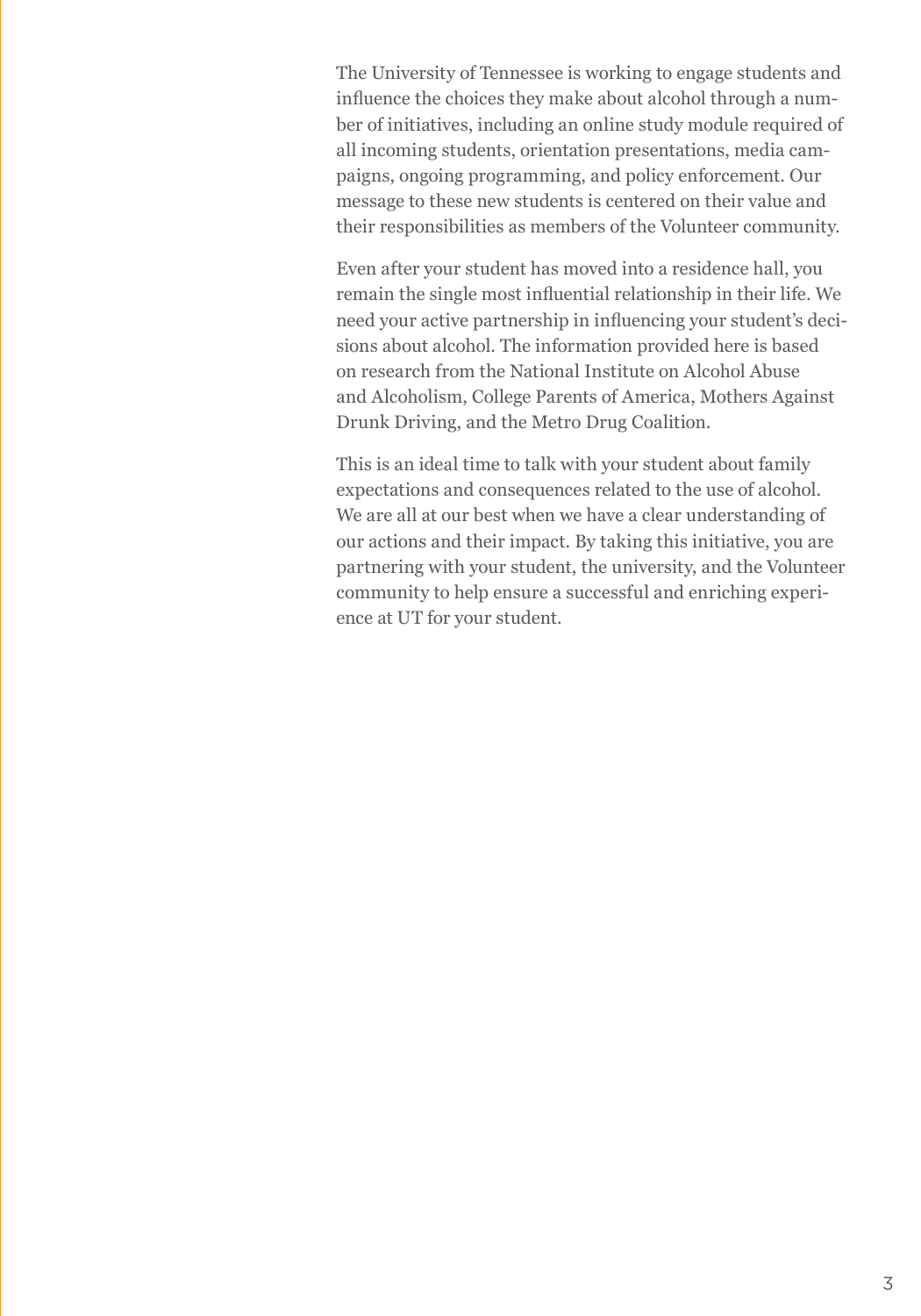# <span id="page-3-0"></span>**Why Now?**

**75%** of students try alcohol outside the home before graduation from high school.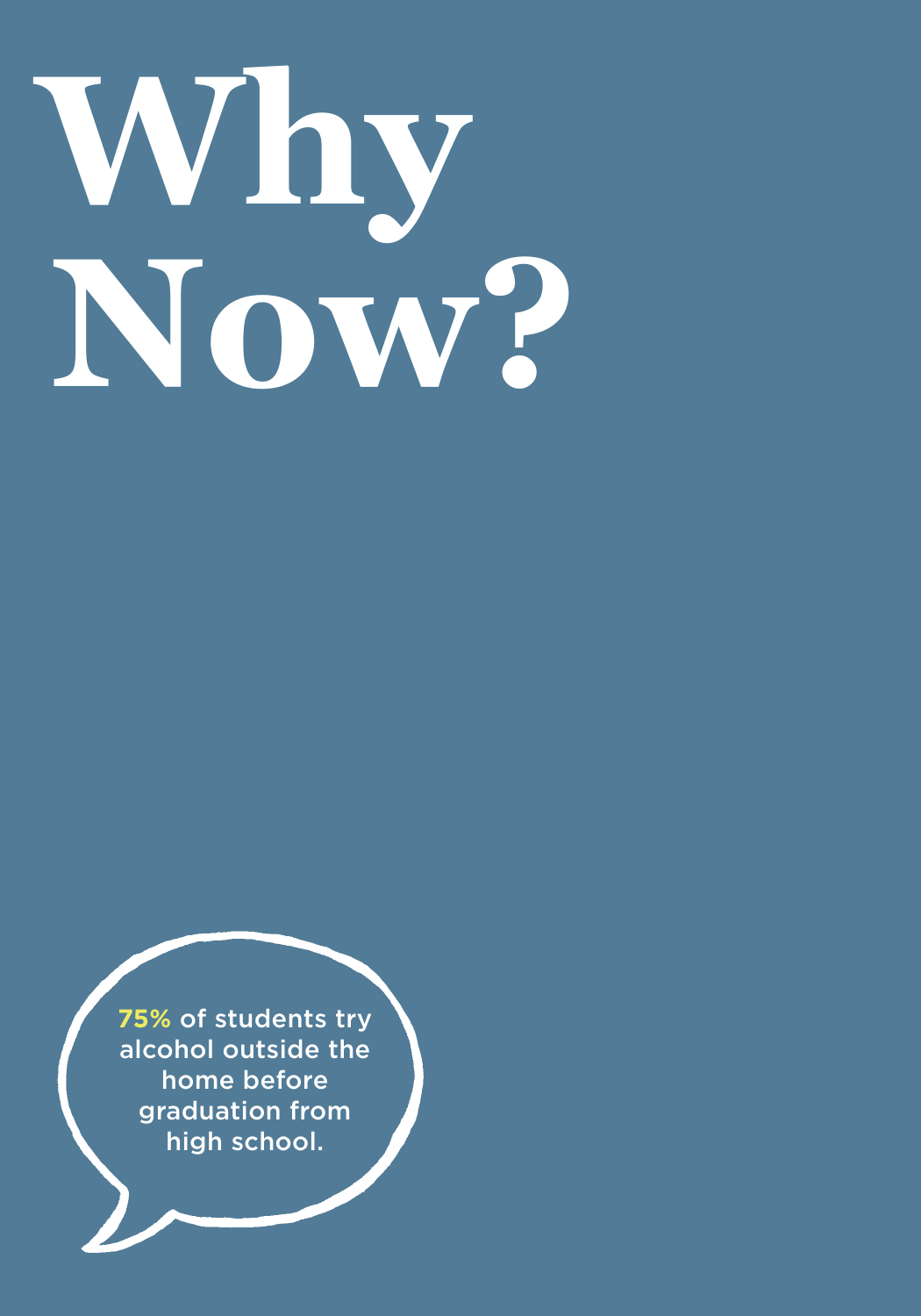The purpose of this guide is to provide you with the tools you need to engage in an open dialogue with your student about alcohol.

To help you fully prepare for this important conversation with your student, it includes facts about alcohol and college drinking, UT policies, the importance of discussing your family history, and ways in which to discuss your expectations before your student leaves for college. We have also included a reference section with information on risk reduction programs, campus resources, and online sources that may be helpful.

We urge you to read through this booklet and then talk with your student about this important issue. By following the suggestions provided here, you can help equip your student to make informed and safer choices. The time you spend now could be a potentially lifesaving gift—and will help strengthen the lines of communication within your family as you prepare for your student's years at UT and beyond.



College is a time for your student to gain new experiences, build new friendships, and make new memories that will last a lifetime. As you prepare them for this transition, there are a lot of good reasons to include a conversation about alcohol.

As a parent, you are and will continue to be the primary influence in your student's life.

The odds are high that your student has already faced a decision about drinking. According to the 2017 *Monitoring the Future* report, 33 percent of high school seniors have consumed alcohol in the past 30 days.

When students arrive at UT, the pressure to misuse alcohol may be intensified as parents are less present, students begin interacting with new peers, and the need to fit in grows more important.

Binge drinking becomes a stronger concern in the college and young adult years. According to the National Institute on Alcohol Abuse and Alcoholism, the consequences of binge drinking are more significant, more destructive, and more costly than many parents may realize.

The consequences of drinking can include poor academic performance, sexual abuse, assault, injury, and death. Even students who do not drink can experience consequences from other students' drinking.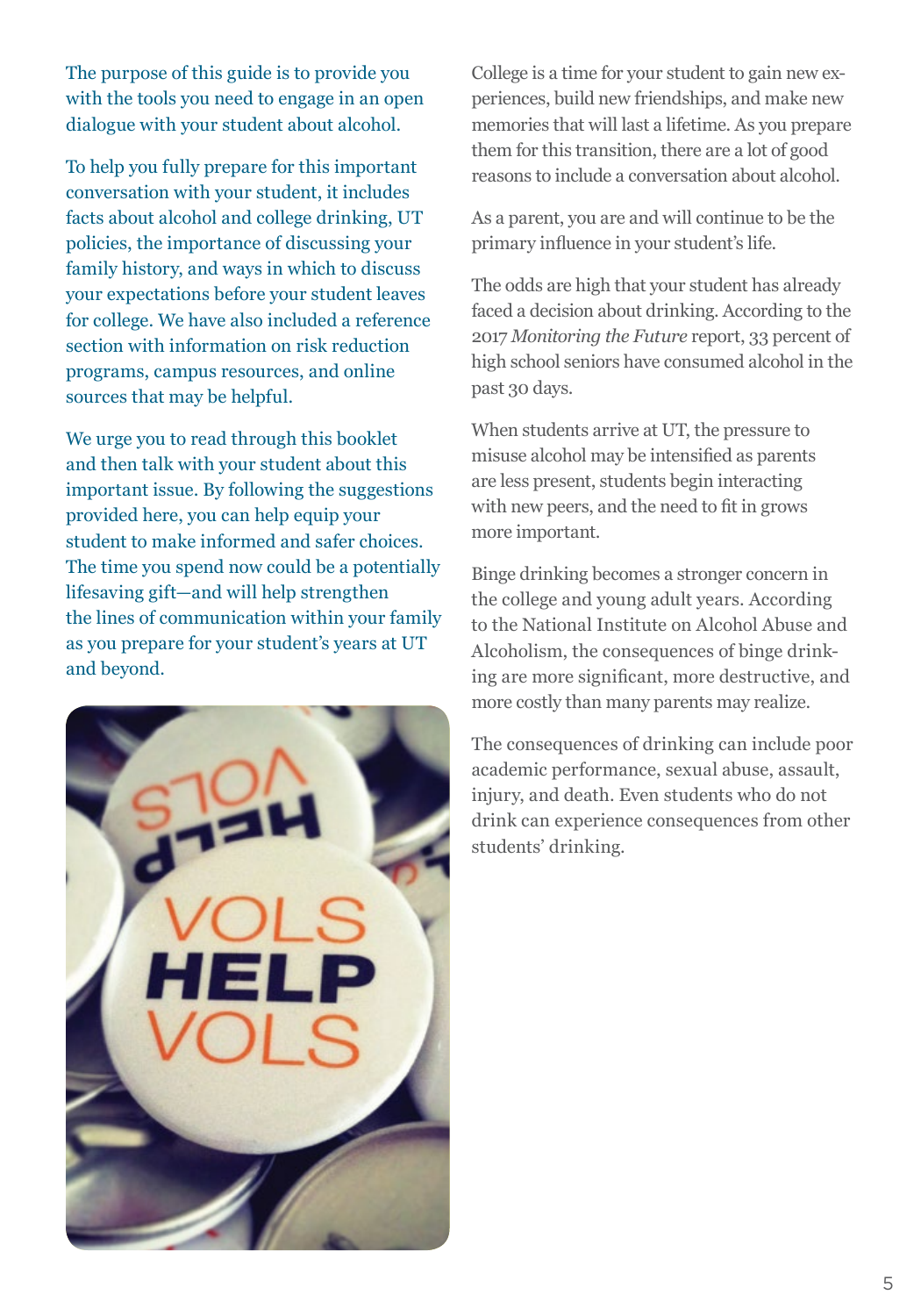# <span id="page-5-0"></span>**Create a Plan.**

**70%** of UT students said they have chosen not to drink at least one time within a 30-day period so they could make better decisions.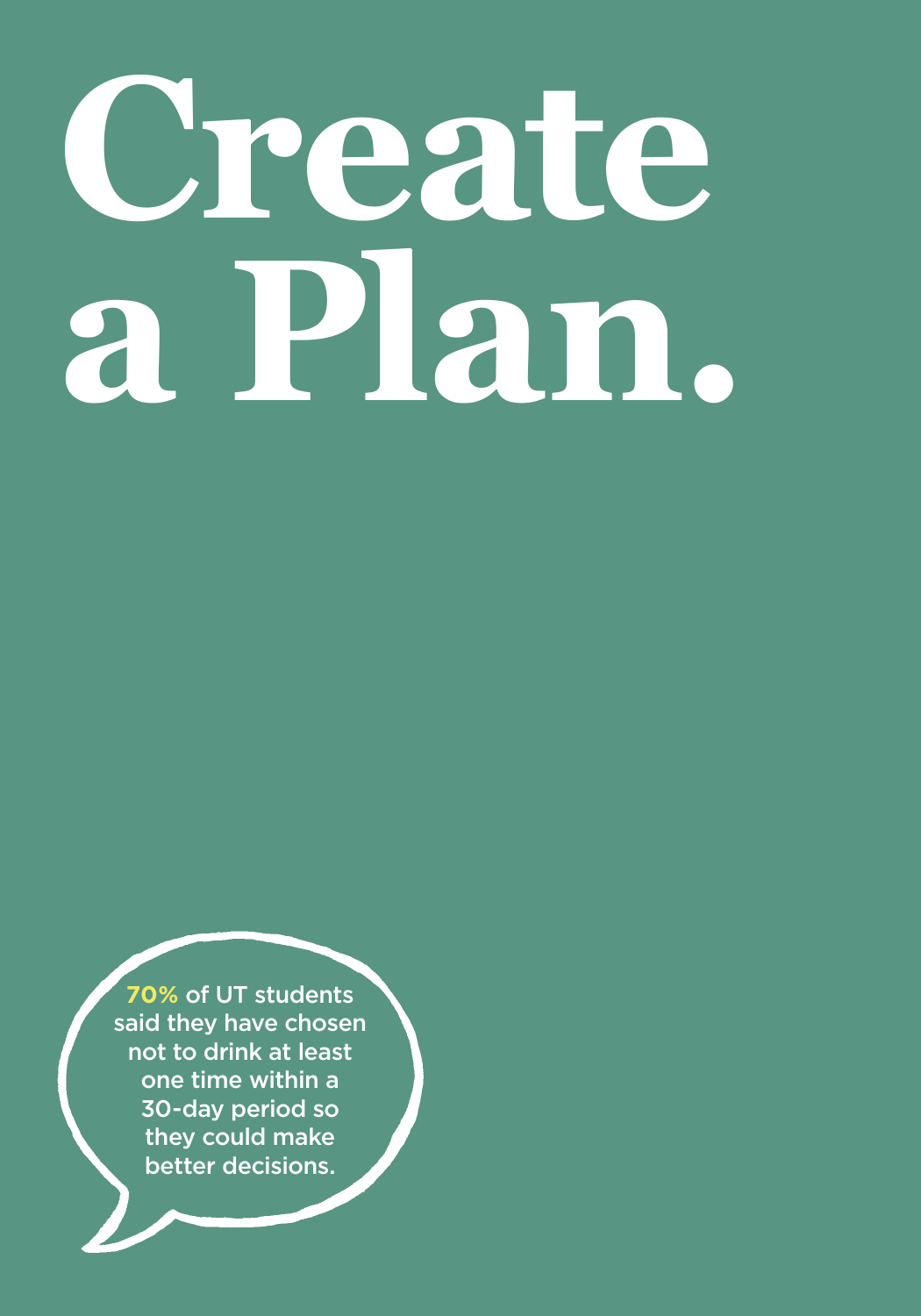As you plan the conversation with your student about drinking, it is important to incorporate three elements: a summary of relevant facts about alcohol, your family's history of alcohol use, and the expectations you have for your student while they are away at college.

#### **ALCOHOL FACTS**

The use or possession of alcohol by anyone under the age of 21 is illegal, and consuming, manufacturing, possessing, distributing, dispensing, selling, or being under the influence of alcoholic beverages is a violation of federal, state, and local law. Alcohol-impaired driving is also against the law.

Alcohol is a central nervous system depressant. When consumed in excess, it leads to intoxication; loss of control; impaired coordination, reflexes, and judgment; and, in extreme cases, death. According to the National Institute of Alcohol Abuse and Alcoholism 1,825 college students between the ages of 18 and 24 die each year from unintentional alcohol-related injuries.

Most people can process about one standard drink an hour, but many factors—including weight, rate of consumption, and chromosomal sex—contribute to an individual's blood alcohol concentration (or BAC). Time is the only thing that will sober up an intoxicated person.

Not everyone drinks in college. In the university's 2017 Annual Health and Wellness Survey, 41 percent of students said they had never used alcohol and 71 percent of students said they had chosen not to drink at least one time within a 30-day period.

See page 15 of this booklet for resources that provide more detailed information on alcohol use, effects, and risks.



#### **FAMILY HISTORY**

Discuss your family history of alcohol use and misuse with your student. Family history is likely more important than you may think!

In numerous studies, family history has been proven to be a risk factor for developing an alcohol problem. First-degree relatives (parents, children, and siblings) of those treated for alcohol use disorder (AUD) are at two to four times greater risk of being diagnosed with AUD compared to those with no treated relatives.

As you prepare to talk with your student, take some time to process your family's history with alcohol and its effects.

Avoid telling your student drinking stories from your own college years. Entertaining your student with these stories can normalize what, even then, was risk-taking behavior. These conversations can also mislead your student and make it appear that you have given them permission to participate in dangerous alcohol consumption.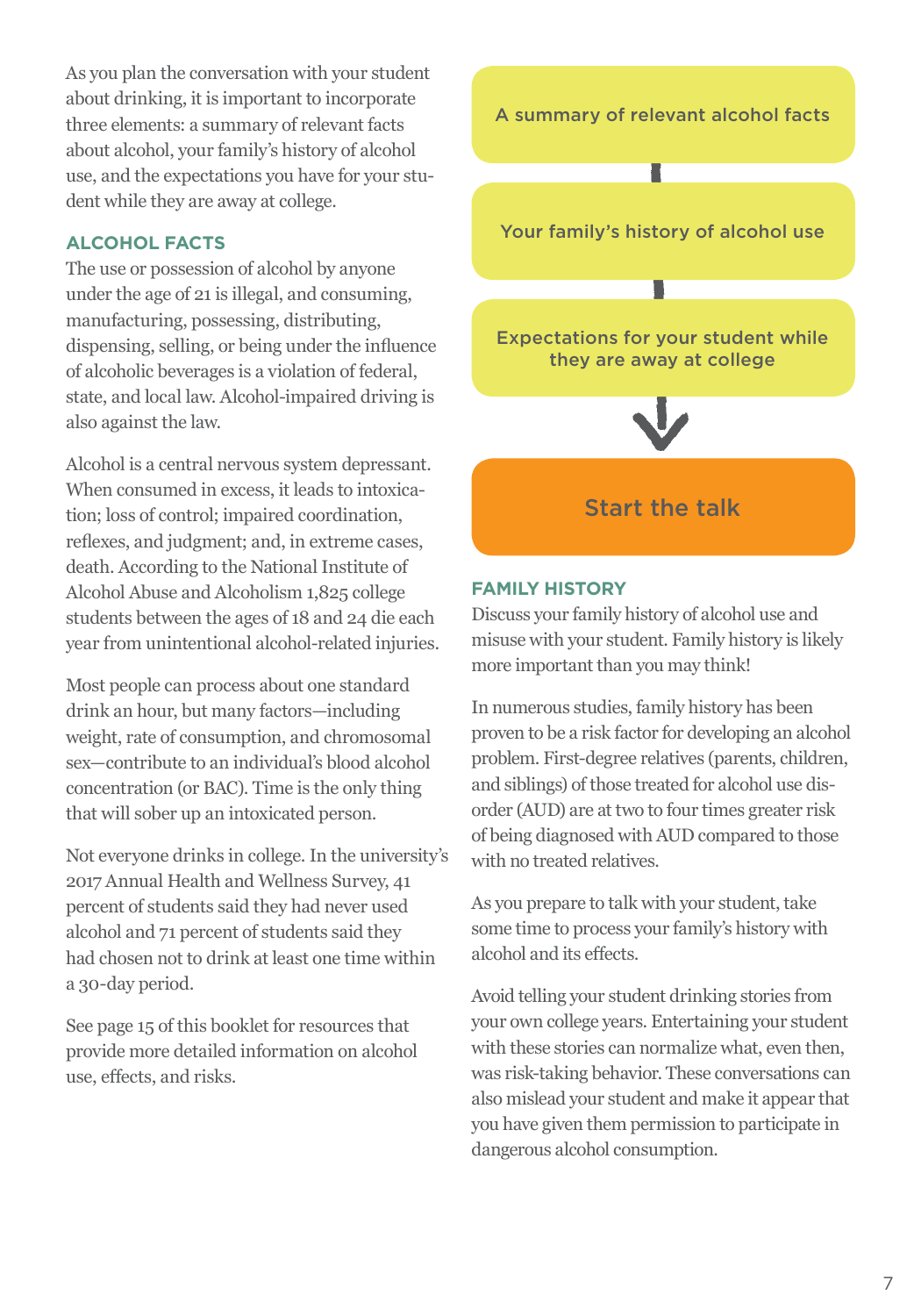#### **EXPECTATIONS**

The final critical element of the conversation about alcohol is explaining the expectations you have of your student beginning their college experience.

Know your stance on underage drinking and make sure your student knows it, too.

Set clear and realistic expectations regarding academic performance. Studies have found that drinking may contribute to a decline in grades. If students know their parents expect sound academic work, they are likely to be more devoted to studying and spend less time partying and drinking alcohol.

Explain the reasons behind your expectations and encourage your student to talk about any concerns.

Set consequences in advance for failing to meet expectations. Doing so will allow you to impose any necessary consequences consistently instead of basing them in the heat of the moment.

Your student always has a choice about whether or not to drink.

Discourage your student from participating in drinking games, pregaming, consuming from a common source, or other dangerous drinking strategies.

Ask your student to have the courage to say something if they see someone participating in dangerous drinking. If your student sees a person who has cold skin, is unresponsive, is vomiting, or has slow breathing, they should call 911 immediately then lay the person on their side and stay with them.

Let your student know they have the right to a safe academic environment. Even students who do not drink can be affected by the behavior of those who do choose to drink. These effects can range from interrupted study time to loss of sleep, assault, or unwanted sexual advances. If your student feels comfortable doing so, they should

talk to the person or persons whose behavior is at issue; if not, they should notify the residence hall director or other residence hall staff. If your student lives off campus, they can call **865-974-HELP** for assistance 24 hours a day.

#### **Ask yourself the following questions before you talk with your student:**

- Do you want your student to abstain from drinking?
- If your student has an unintended consequence from alcohol, how will you respond?
- If you think your student may have a substance use issue, how will you respond?
- If your student says they are going to drink, how will you respond?
- If your student is somewhere and feels concerned for themselves or for others, whom should they contact?

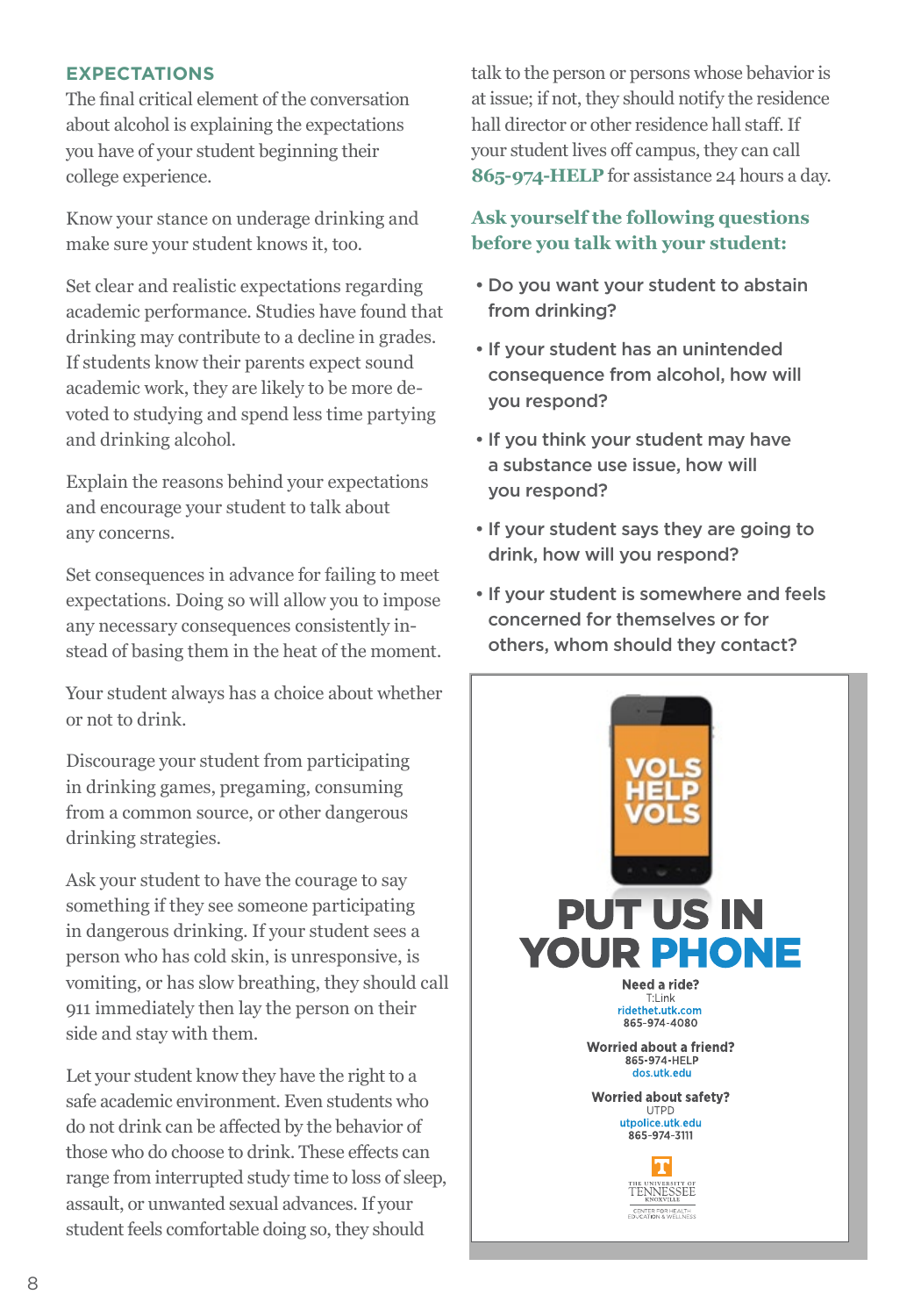**NOT ALL DRINKING IS THE SAME IN TERMS OF RISK**

# **HIGH-RISK DRINKING**

Chugging, drinking games, shots, or drinking anything out of a punch bowl, hose, or funnel

Drinking from a common source

Drinking to get drunk

Driving after drinking or riding with someone who has been drinking

Drinking too fast

Going to parties where people drink too much

Not knowing what is in your cup or leaving your cup unattended

#### **LOW-RISK DRINKING**

Abstaining from drinking

Eating a meal before drinking

Drinking no more than one drink an hour for women or two drinks an hour for men

Always knowing what is in your cup

Alternating alcoholic drinks with water throughout the night

Planning a safe way home before you go out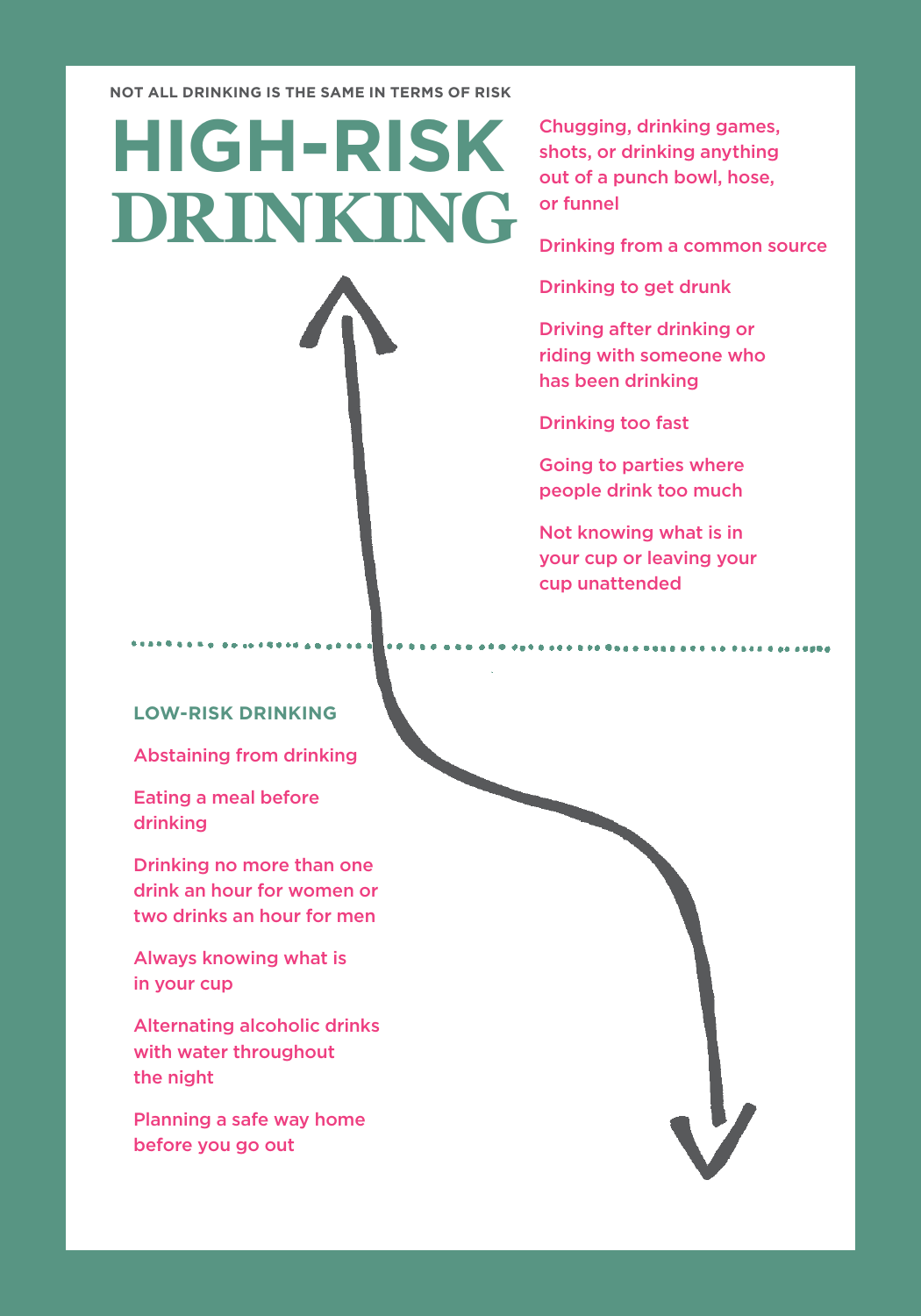# <span id="page-9-0"></span>**Start the Talk.**

Research shows that as a parent you are, and will continue to be, the primary influence in your student's life.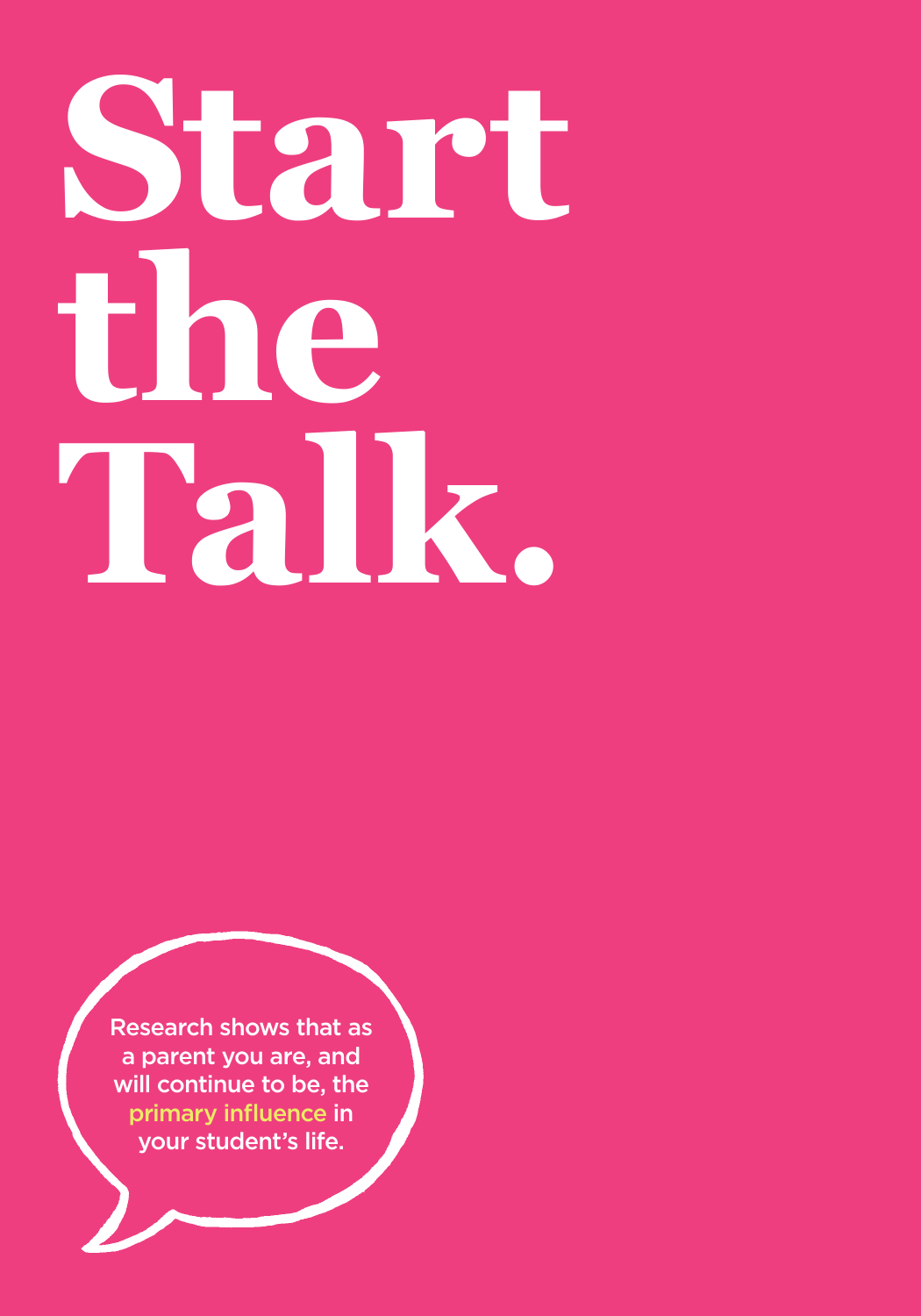It's up to you, as a parent, to start the conversation about alcohol. As with anything important, taking some time to set the stage and plan the details will help it go more smoothly.

Think about when and where you and your student can best talk. This is not a conversation to have over the phone, in a crowded public place, early in the morning, or as your student is heading out the door.

You may want to talk at home, or consider going out to dinner or to a coffee shop. Wherever you choose, make sure it is a place where you can be comfortable in one-on-one conversation.

#### **GET THE CONVERSATION STARTED**

With important conversations, sometimes the hardest part can be knowing how to open the subject. Here are a couple of ideas to help you get started:

"You will be leaving for college in August, and all of us in the family share your excitement as you begin this new chapter. Perhaps you can help me with something that is on my mind. I have heard about how freshman students can fall into a heavy drinking scene, and that worries me. Maybe if we talk about what you think about drinking, I might feel a little better. Would you mind giving me a few minutes to chat about this?"

"You've probably heard a lot about alcohol in school, and I would like to talk with you about it as well. I feel like I would not be a good parent if I did not talk to you about something so important before you leave for college. Do you mind talking with me<br>for a few minutes about this?" for a few minutes about this?"

#### **KEEP THESE POINTERS IN MIND**

• Ask your student about their views on alcohol and college life.

- Listen to your student. Listening is the most important part of good communication. While you listen attentively, try not to be critical.
- Give constructive feedback, share the facts, and debunk myths.
- Refrain from blanket statements like "Students who get drunk are stupid."
- Beware of using such scare tactics as "If you drink, you will flunk out of college" to influence your student; this approach may backfire.
- Help plan ways for your student to handle peer pressure. Brainstorm ways in which your student can respond to offers of alcohol. Responses can be as simple as "No thanks, do you have any soda?" or "No thanks, I have a huge test tomorrow."
- Be prepared to discuss your own drinking. Be honest in your answers. Your student may ask if you drank alcohol when you were underage. (If you chose not to drink, explain why. If you chose to drink, share an example of a negative consequence of your drinking. If you are an active drinker, be prepared to talk about why social drinking is OK for you but not for your student.)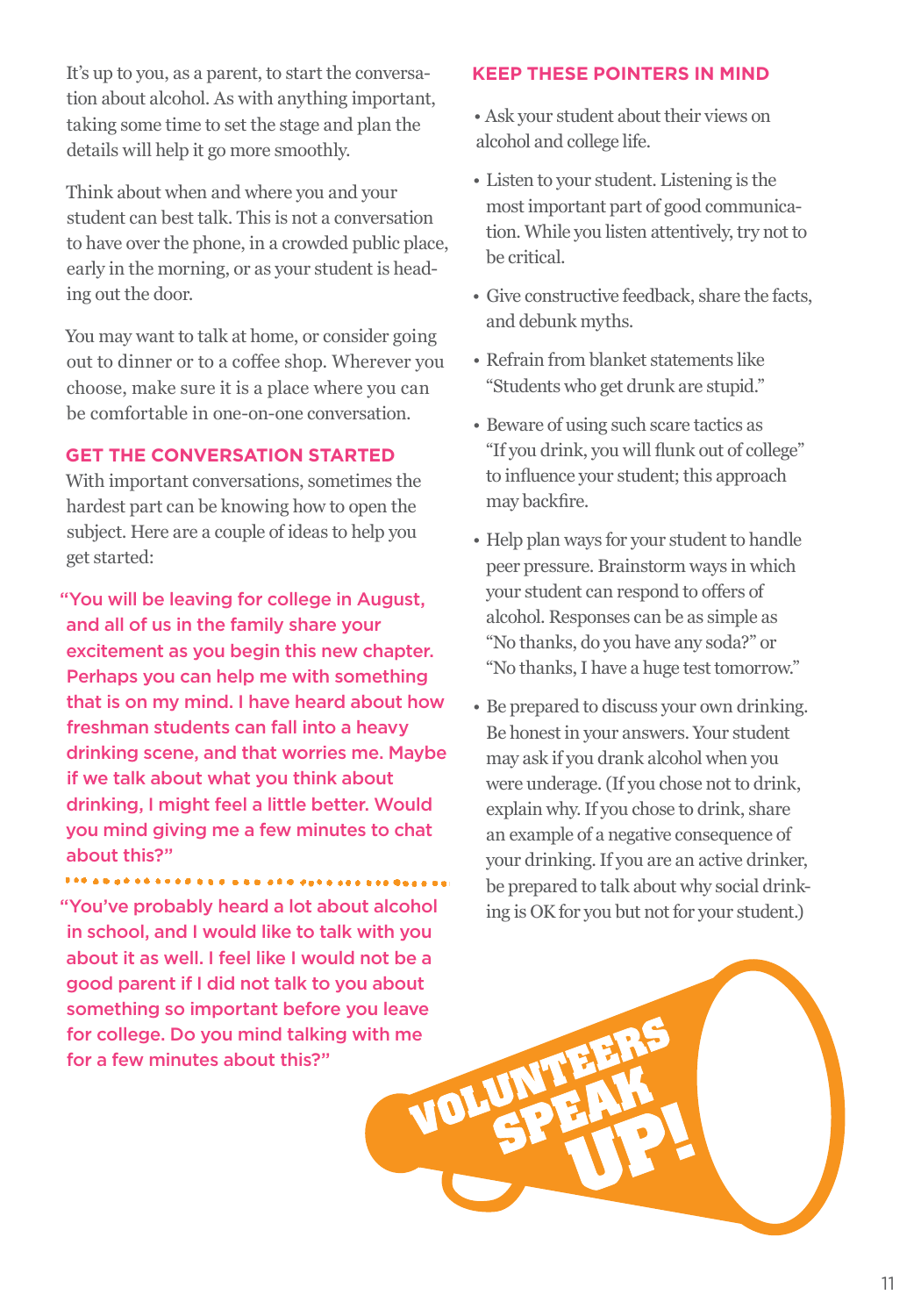#### **KEEP THE CONVERSATION GOING**

After the initial conversation, continue to talk with your student about alcohol. It is common for conversations about alcohol to happen at more than one sitting, and for the depth of the conversation to evolve over time. Keeping the communication lines open can let your student know that you are there to discuss drinking and that you will continue to support them in making informed choices.

Once your student leaves for school, you can still be available to talk, listen, and provide support.

#### Here are some ways to stay connected:

Call. Give your student a call frequently during their first few weeks away. Research shows that parents who communicate regularly with their freshman student, especially on weekends, affect student drinking in a positive way. Pay special attention to experiences and activities during the first six weeks of school. It is during this critical period that students are learning how to manage their time appropriately.

Text. Send a text to wish your student good luck on a test or ask how things are going. It's an easy, nonintrusive way to show that you are thinking about your student, and it gives them an easy way to respond.

Email. Students can often be more connected to their email than their voice mail. Drop your student a quick email to check in and see how they are doing.

Visit. If you do not live too far away from campus, plan a lunch or shopping date with your student. Avoid drop-in visits and staying too long to avoid the risk of wearing out your welcome. Attend Family Weekend and other campus events that are open to parents. While you are there, ask to meet your student's friends.

#### **IF YOU THINK YOUR STUDENT HAS A PROBLEM**

Be aware of the signs of an alcohol use disorder by your student. These may include lower grades, unavailability or reluctance to talk with you, trouble with law enforcement, or mood changes.

If you believe your student may be having trouble with alcohol, it is important to find the most appropriate help. For more information and 24-hour-a-day assistance, call 865-974-HELP.

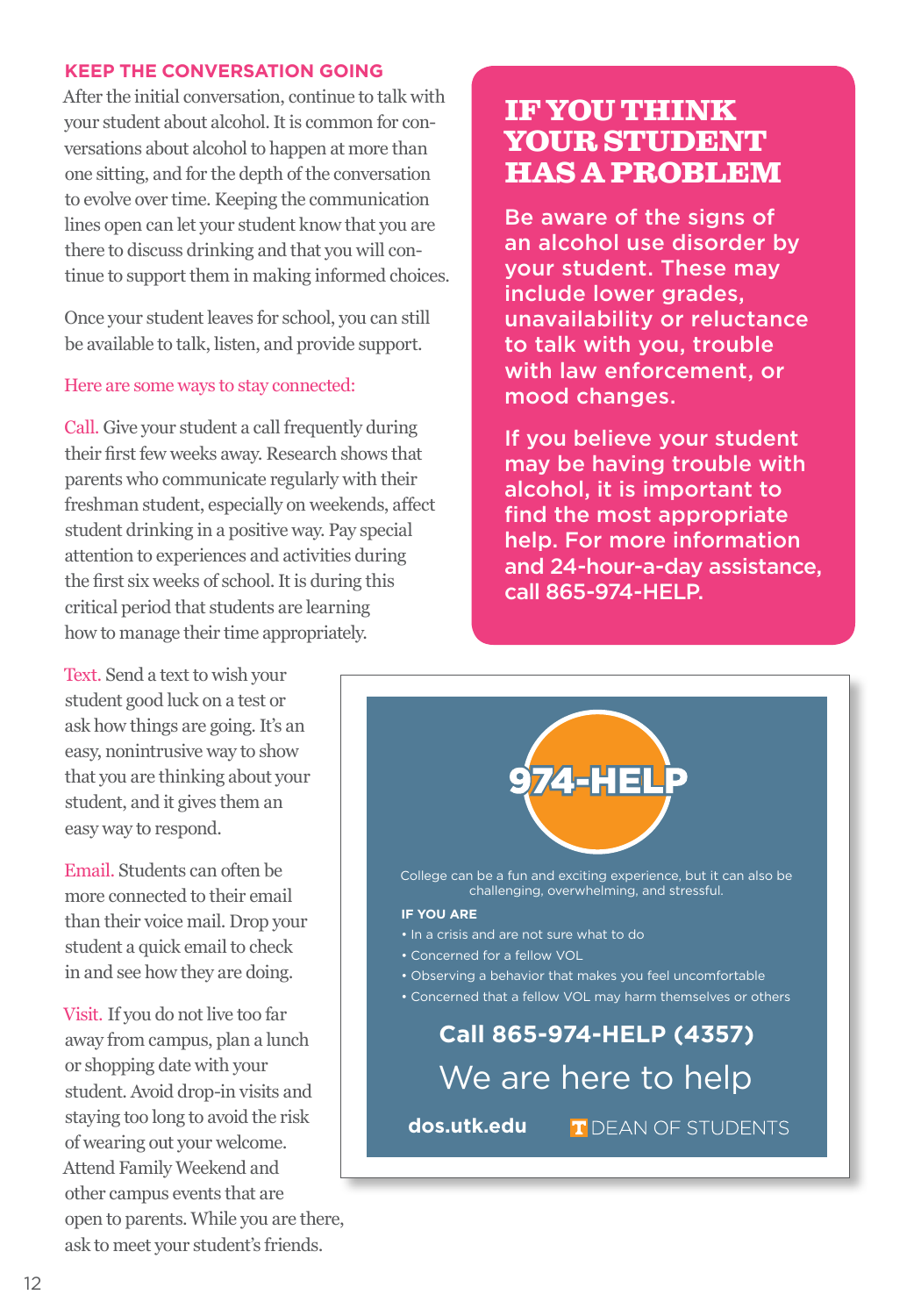#### <span id="page-12-0"></span>**RISK REDUCTION PROGRAMS**

UT is actively working to keep students safe, healthy, and informed about the effects, risks, and consequences of alcohol use. Encourage your student to take full advantage of these programs and resources.

Alcohol education program. This program is offered to engage our students in a discussion about alcohol use, encourage a harm reduction model, provide safety information, and provide resources. Contact the Center for Health Education and Wellness at 865-974-5725.

Alcohol-free events. All Center for Student Engagement events are alcohol-free. A very popular activity, Vol Night Long, is hosted by the Center for Student Engagement four times a semester. Students participate in games and activities while enjoying free refreshments and meeting new people. Encourage your student to attend the first Vol Night Long, held as part of Welcome Week.

Be Smart, Be Safe, Be a Vol. During summer orientation all students attend the one-hour session "Be Smart, Be Safe, Be a Vol," conducted by the Center for Health Education and Wellness and the Office of Student Conduct and Community Standards. It provides information on UT alcohol policies, risk reduction strategies, and data about drinking on campus.

Consistent enforcement of university alcohol policies in residence halls. Housing staff members receive extensive training about the policies, procedures, and consequences of alcohol consumption by UT students. All students found in violation of the policies will receive consistent enforcement. See the disciplinary process information on page 16 of this booklet for more information.

#### First-Year Studies (FYS) 100:

The Volunteer Connection. FYS 100 is a required online course that students complete in the summer before their freshman year. The module provides facts about alcohol and a discussion of potential legal consequences as well as the ways in which alcohol can affect a student's health, safety, and academics.

The best conversations are informed conversations. Have your student complete the FYS module via FYS 100 at [fys.utk.edu/fys100.](http://fys.utk.edu/fys100.)

Social norming messaging. Many students arrive at UT with a skewed view of a typical student's drinking behaviors. An annual health and wellness survey gathers information about actual and perceived substance use among UT students. Data from this survey is communicated to students to reduce misperceptions about substance use. #Vol-Truth is a social norms video campaign asking UT students their perceptions of substance use in an interview fashion. These videos can be found at [wellness.utk.edu.](http://wellness.utk.edu)

Online assessment tool. Alcohol eCHECKUP TO GO is a self-assessment tool for students to examine their alcohol use. It provides immediate personalized feedback about drinking patterns, health and personal consequences, personal and family risk factors, campus and community support, and emergency services. Answers are confidential and identifiable personal information from the survey is not stored. It is available at [wellness.utk.edu.](http://wellness.utk.edu)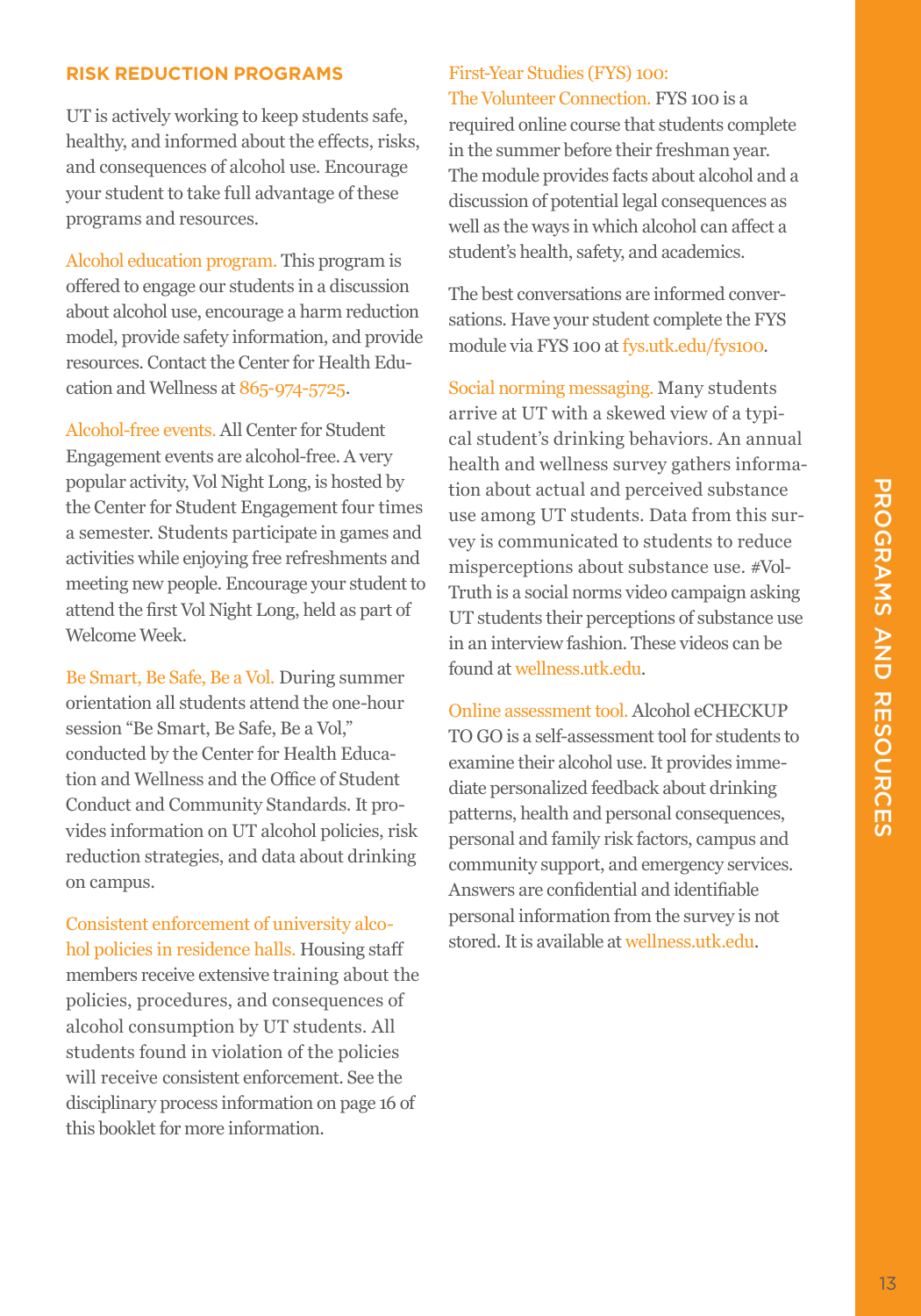#### <span id="page-13-0"></span>**CAMPUS RESOURCES**

### **Center for Health Education & Wellness**

1800 Volunteer Boulevard, Suite 201 865-974-5725 [wellness.utk.edu](http://wellness.utk.edu)

Educates students about health and wellness areas that affect student success; develops campaigns and programming to address personal safety, sexual assault, alcohol and other drugs, and health and wellness initiatives.

#### **Student Counseling Center**

1800 Volunteer Boulevard 865-974-2196 [counselingcenter.utk.edu](http://counselingcenter.utk.edu)

UT's primary facility for personal counseling, psychotherapy, and psychological outreach and consultation services.

#### **New Student & Family Programs**

2438 Dunford Hall 865-974-4546 [newvols.utk.edu](http://newvols.utk.edu) [parents.utk.edu](http://parents.utk.edu)

Provides orientation programming, educational and leadership development opportunities, and Welcome Week events to support students' academic, social, cultural, and personal development. The office also provides a support system for families through the Parents Association and programs such as Family Weekend.

**Center for Student Engagement** 2227 Dunford Hall 865-974-5455 [go.utk.edu](http://go.utk.edu)

Contributes to the holistic education of all students by providing programs and leadership opportunities that advance student learning.

#### **Office of Student Conduct & Community Standards** 412 Student Services Building 865-974-3171 [studentconduct.utk.edu](http://studentconduct.utk.edu)

SCCS develops students by educating and holding them accountable to the Student Code of Conduct. Staff members provide students with fair and responsible discipline, along with the opportunity to learn from personal challenges.

#### **UT Police Department**

1101 Cumberland Avenue 865-974-4674 [utpolice.utk.edu](http://utpolice.utk.edu)

Provides entertaining and educational programs on safety and law enforcement topics through its Community Relations Unit.

#### **Rocky Top Recovery Group**

1800 Volunteer Boulevard, Suite 201 865-974-5725 [tiny.utk.edu/recovery](http://tiny.utk.edu/recovery)

A student organization dedicated to supporting Volunteers in recovery from substance use disorder. Through fellowship, campus programming, and community service, the group provides a healthy environment for students in recovery or interested in recovery. It promotes personal development, academic success, and civic duty to the UT community and beyond.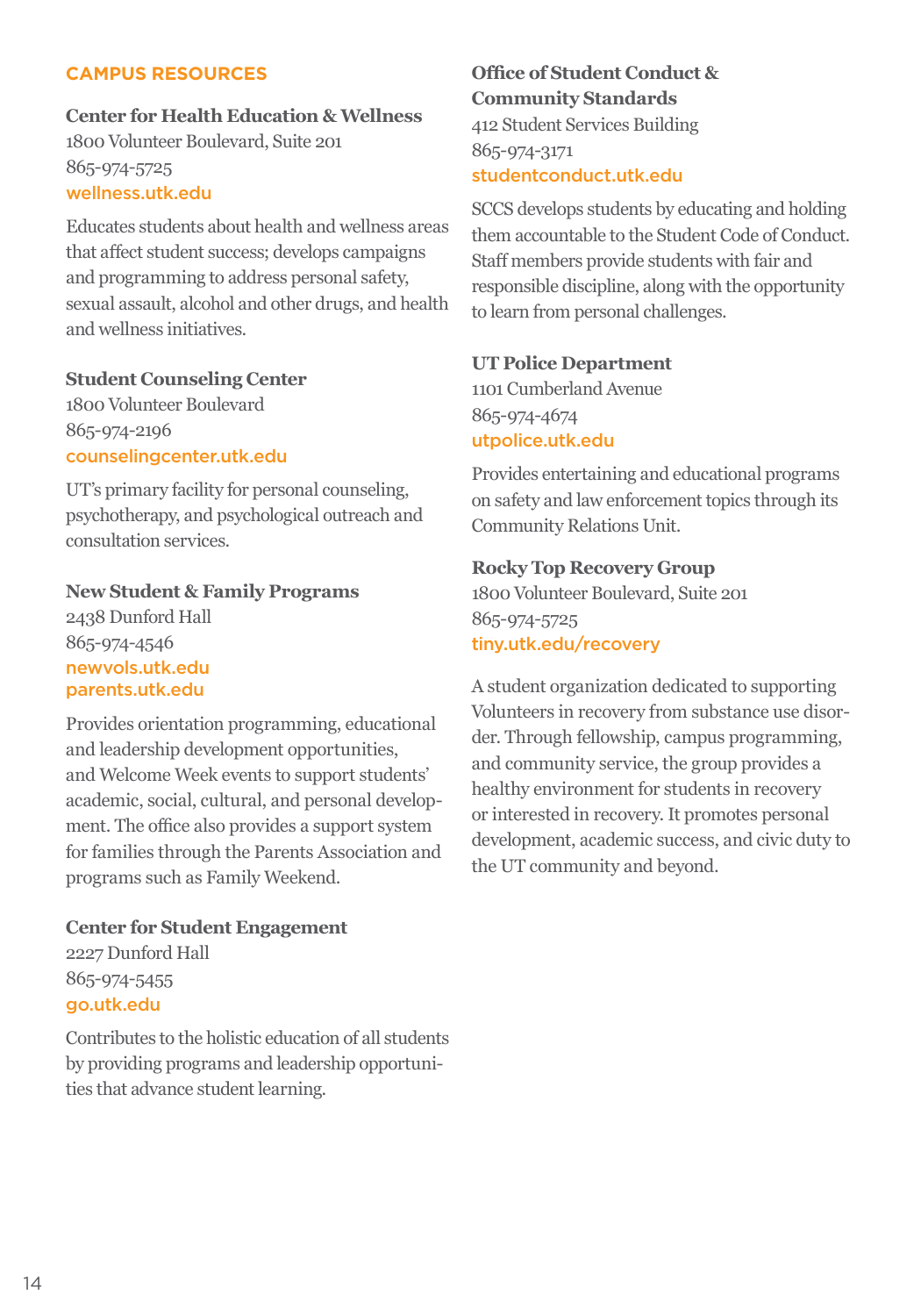#### <span id="page-14-0"></span>**ONLINE RESOURCES**

#### **Centers for Disease Control & Prevention** Information on alcohol and public health. [cdc.gov/alcohol](http://cdc.gov/alcohol)

#### **College Drinking—Changing the Culture**

Created by the National Institute on Alcohol Abuse and Alcoholism; comprehensive research-based information related to alcohol abuse and binge drinking among college students. [collegedrinkingprevention.gov](http://collegedrinkingprevention.gov)

#### **Substance Abuse & Mental Health Services Administration**

Information covering a broad range of topics related to substance abuse. [samhsa.gov](http://samhsa.gov)

**National Highway Traffic Safety Administration** Information on impaired driving. [nhtsa.gov](http://nhtsa.gov)

#### **Rethinking Drinking**

Self-assessment, information, and resources on from the National Institutes for Health's National Institute on Alcohol Abuse and Alcoholism. [rethinkingdrinking.niaaa.nih.gov](http://rethinkingdrinking.niaaa.nih.gov)

#### **National Council on Alcohol & Drug Dependence**

Statistics, interviews with experts, and recommendations about drinking from leading health authorities. [ncadd.org](http://ncadd.org)

#### **National Institute on Alcohol Abuse & Alcoholism**

As a part of the National Institutes of Health, supports and conducts research on the causes, consequences, treatment, and prevention of alcoholism and alcohol-related problems. [niaaa.nih.gov](http://niaaa.nih.gov)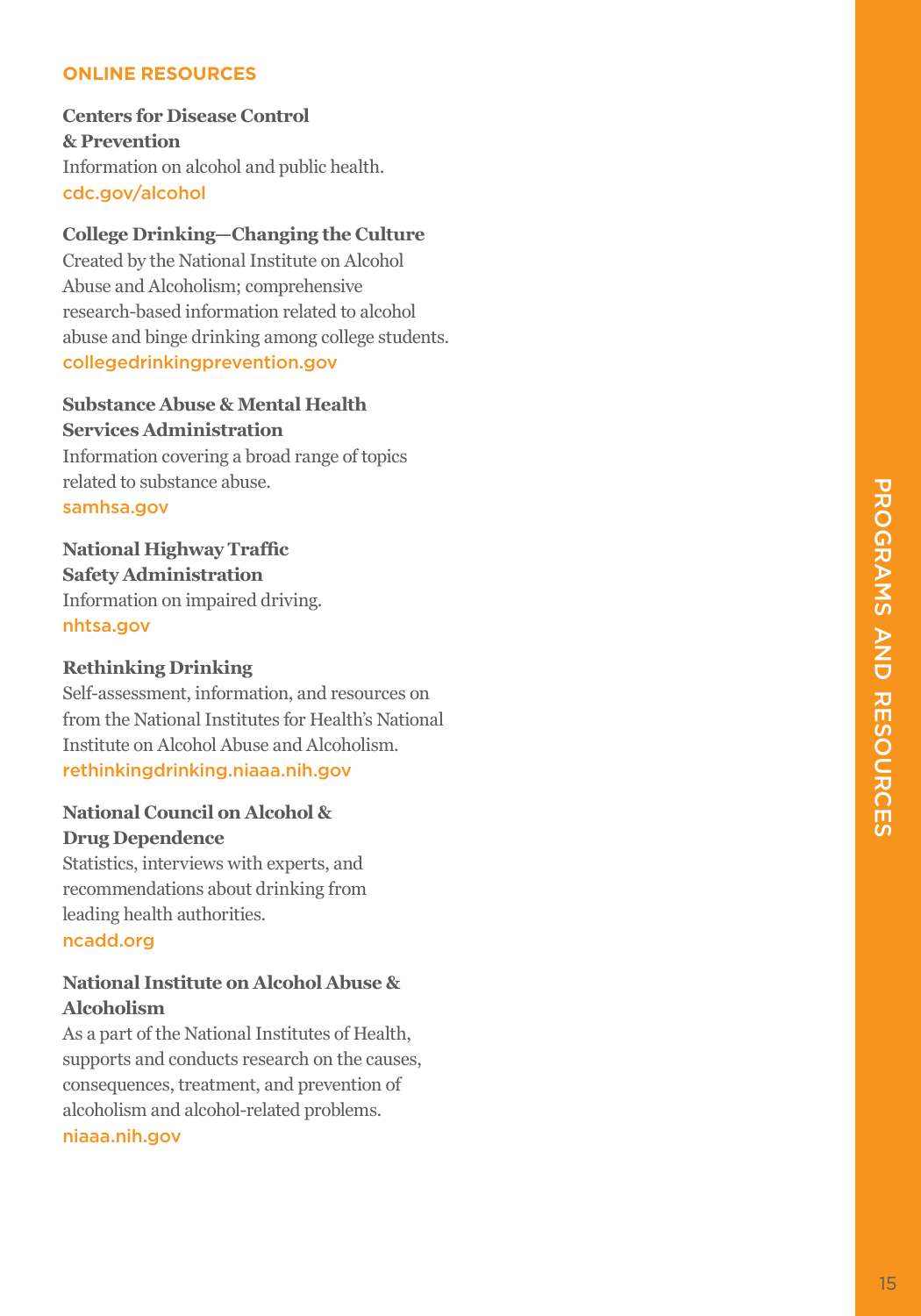#### <span id="page-15-0"></span>**OFFICE OF STUDENT CONDUCT AND COMMUNITY STANDARDS**

According to the University's Code of Conduct, the Office of Student Conduct & Community Standards (SCCS) may hold students responsible for incidents involving the use or possession of alcohol and/or drugs.

Several Standards of Conduct relate.

Standard 18: ALCOHOL RELATED CONDUCT— UNIVERSITY PROPERTY OR UNIVERSITY ACTIVITIES. Consuming, manufacturing, possessing, distributing, dispensing, selling, or being under the influence of alcoholic beverages on Universitycontrolled property or in connection with a University-affiliated activity unless expressly permitted by University policy.

Standard 19: ALCOHOL RELATED CONDUCT PROHIBITED BY LAW. Consuming, manufacturing, possessing, distributing, dispensing, selling, or being under the influence of alcoholic beverages, if prohibited by federal, state, or local law.

Standard 20: PROVIDING ALCOHOL TO UNDER-AGE PERSON. Providing an alcoholic beverage to a person younger than twenty-one (21) years of age, unless permitted by law.

Standard 21: DRUGS AND DRUG PARAPHERNA-LIA. Using, manufacturing, possessing, distributing, selling, dispensing, or being under the influence of drugs, if prohibited by federal, state, or local law; using, manufacturing, possessing, distributing, or selling drug paraphernalia, if prohibited by federal, state, or local law; using or possessing a prescription drug if the prescription was not issued to the student; or distributing or selling a prescription drug to a person to whom the prescription was not originally issued.

The University uses the following definition of possession: Direct control of a substance or property, actual knowledge of a substance or property and/ or being in such close proximity to the substance or property that it is a reasonable presumption that one had knowledge of the substance or property.

Sanctions for Code of Conduct violations include, but are not limited to:

- Educational Activities/Classes
- Warning
- Disciplinary Probation
- Deferred Suspension
- Suspension
- Expulsion

In accordance with state law, SCCS will send a letter to parents or guardians regarding an alcohol or drug violation if the student is under twenty-one (21) years of age. Staff members cannot speak to parents or guardians about the specifics of a student's incident without the student submitting a signed Family Educational Rights and Privacy Act (FERPA) waiver.

The entire Code of Conduct and more information about the Code of Conduct may be found at **[studentconduct.utk.edu](http://studentconduct.utk.edu)**.

#### **STUDENT CONDUCT PROCESS**

SCCS receives report from police, residence halls, students, staff, faculty, community members, etc.

SCCS sends written notice of educational conference to student.

#### Educational conference with student:

- Discuss allegations and student's rights.
- Student has opportunity to respond and provide information or witnesses.
- Notice of allegations and sanctions if no additional investigation needed and SCCS believes there is enough information to indicate that it is more likely than not that the student violated the Code of Conduct.\*

\*SCCS may choose to take no action at any time throughout the process.

#### Student selects resolution option:

- Resolution Agreement
- Student Life Hearing Officer
- Student Conduct Board
- Alternative Resolution
- Uniform Administrative Procedures Act Hearing\*

\*only an option if recommended sanction of deferred suspension or greater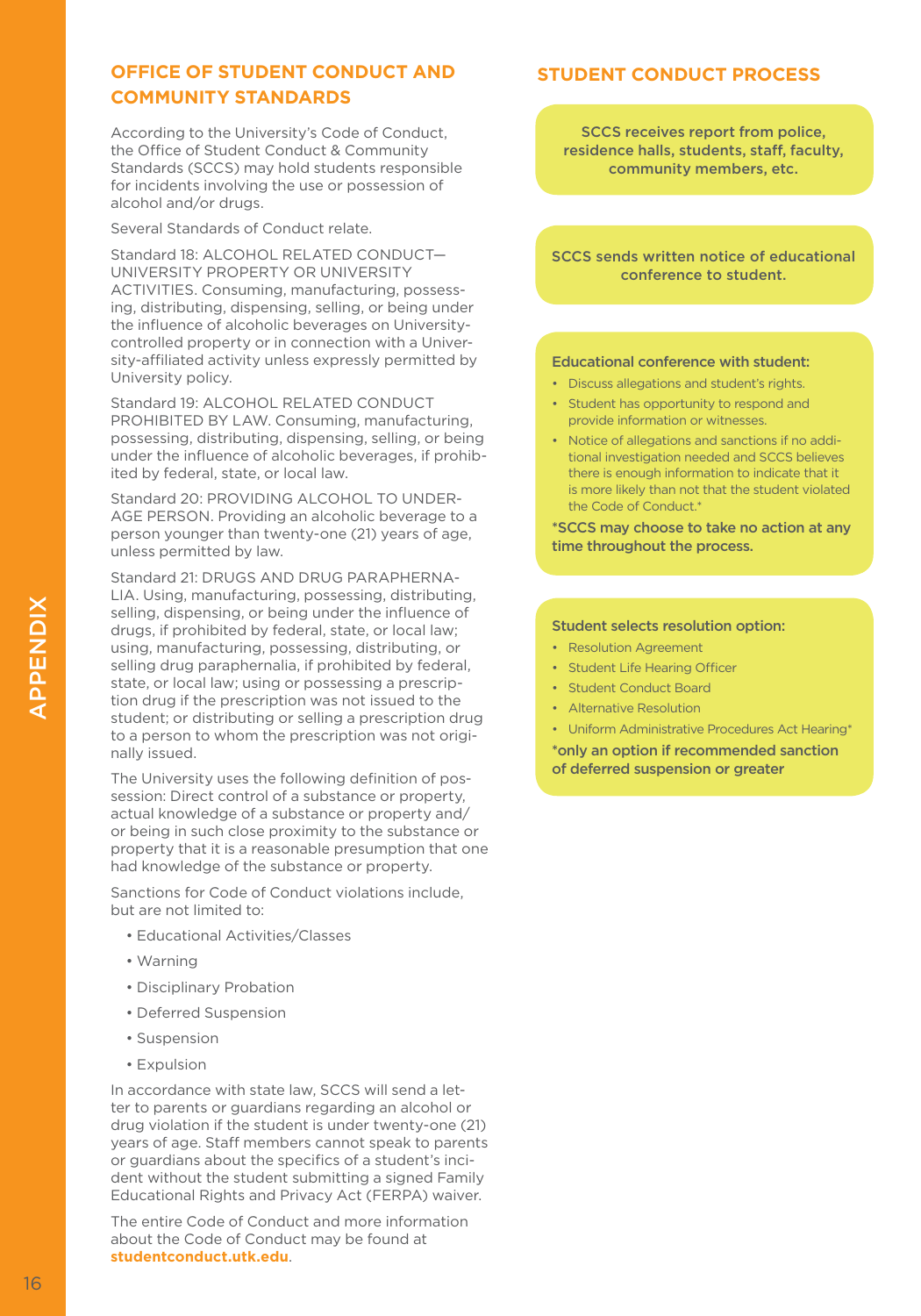### **Notes**

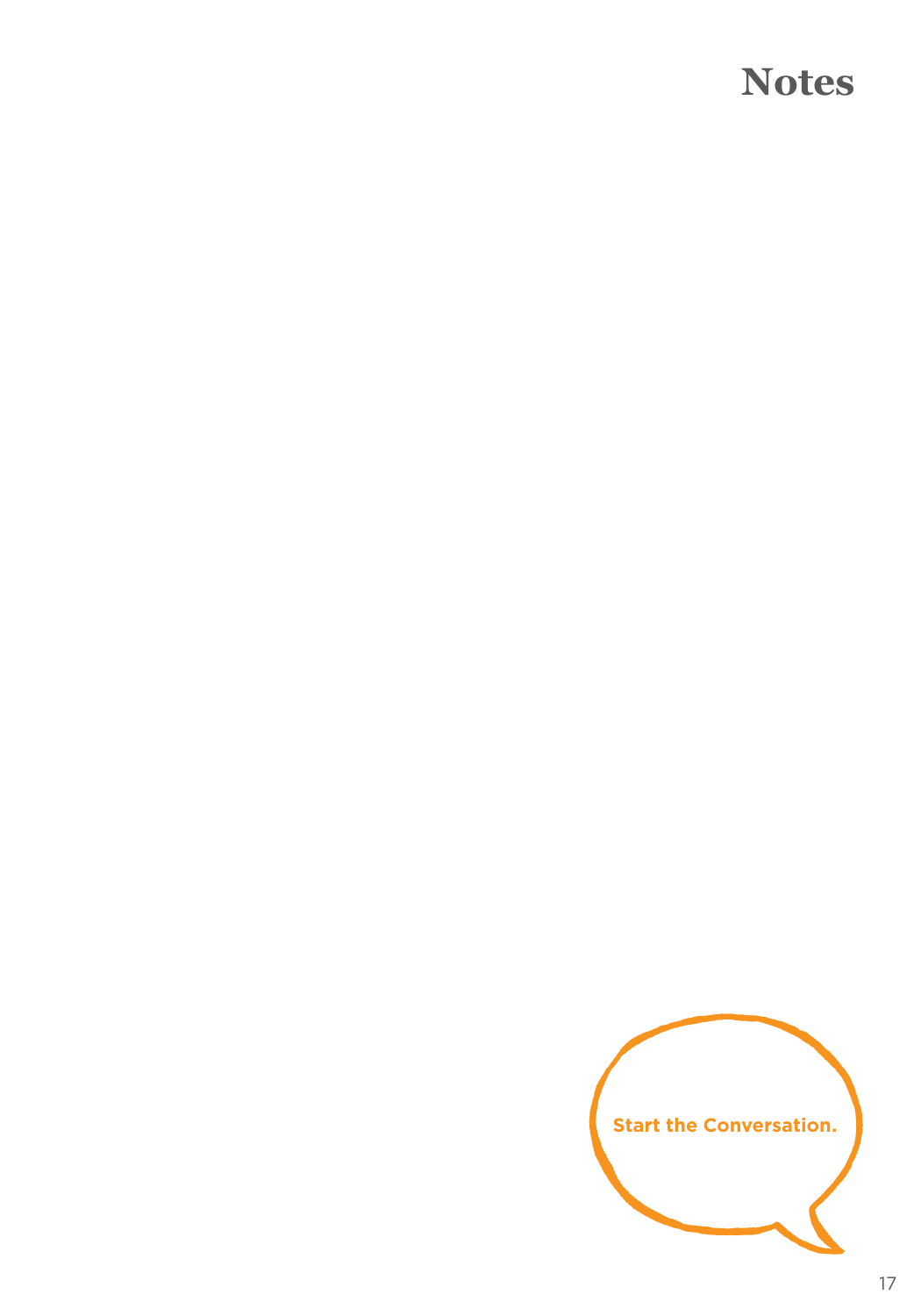## **Notes**

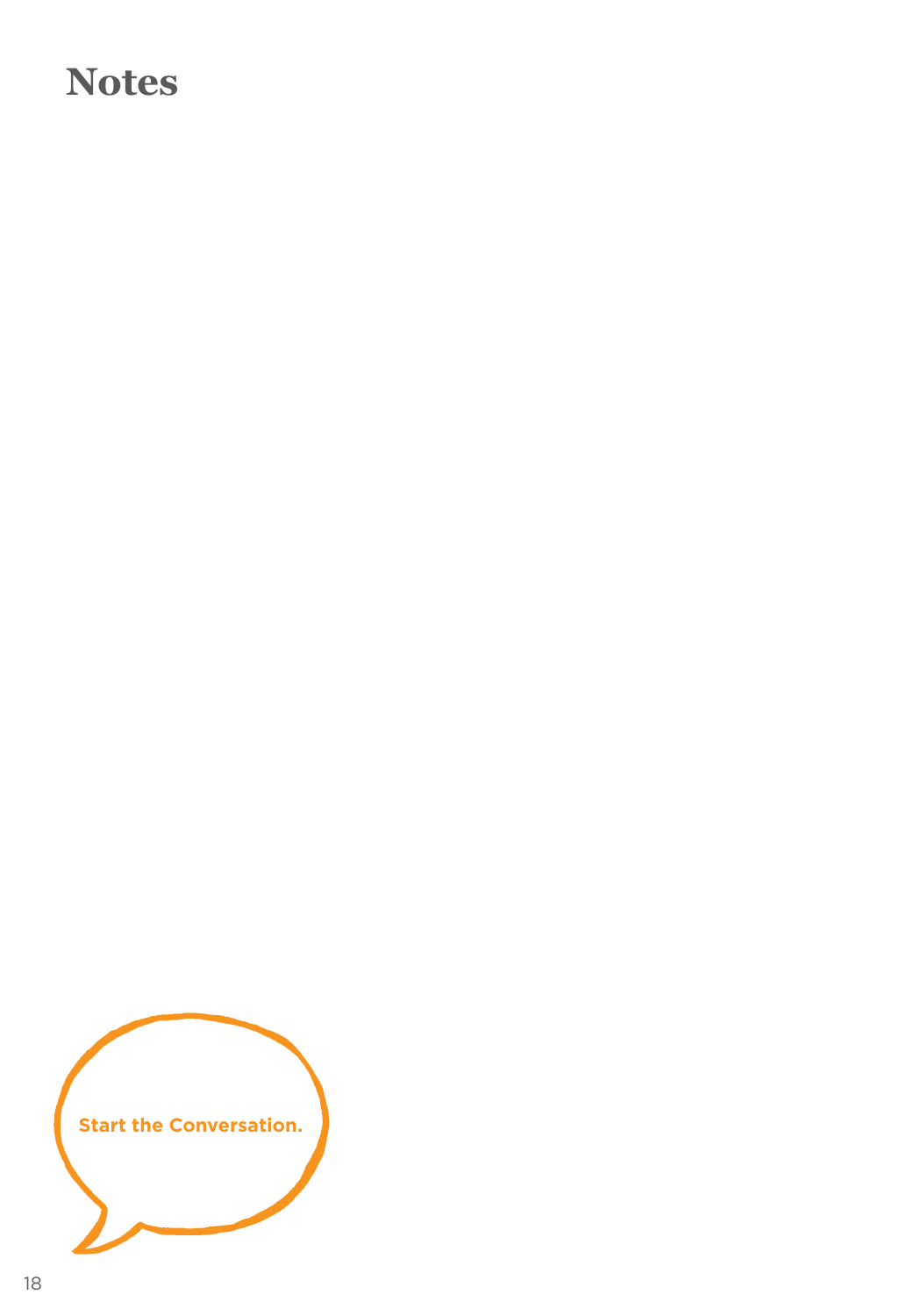### **Notes**